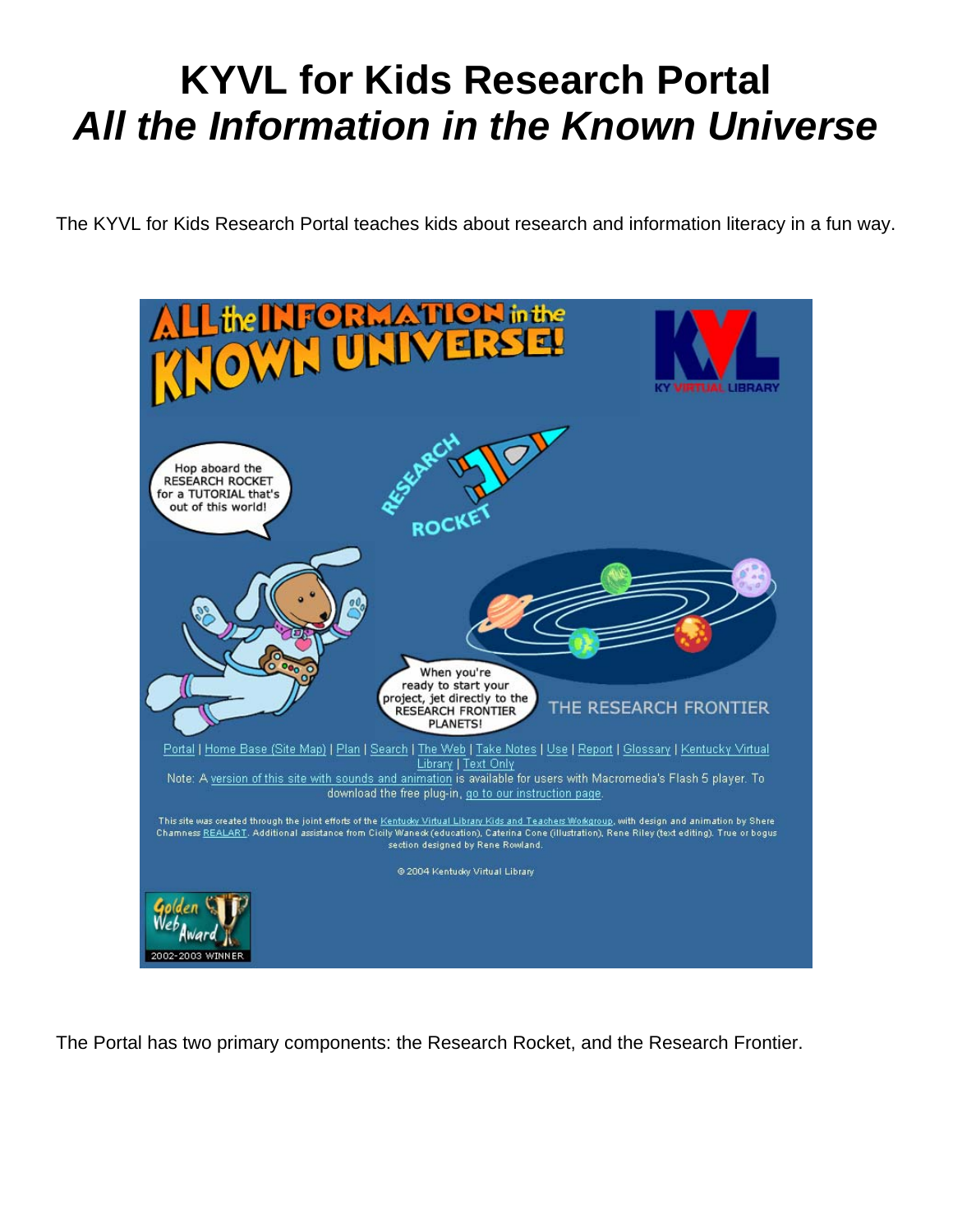Choosing "Research Rocket" from the Portal entrance takes you to an interactive summary of the research process:



The screenshots on the following pages show the major steps in the research process. However, the KYVL for Kids Research Portal contains useful resources for each major step. For example, "4. Use the Information" contains eight different web pages to help students evaluate and organize the information they have found in the previous steps.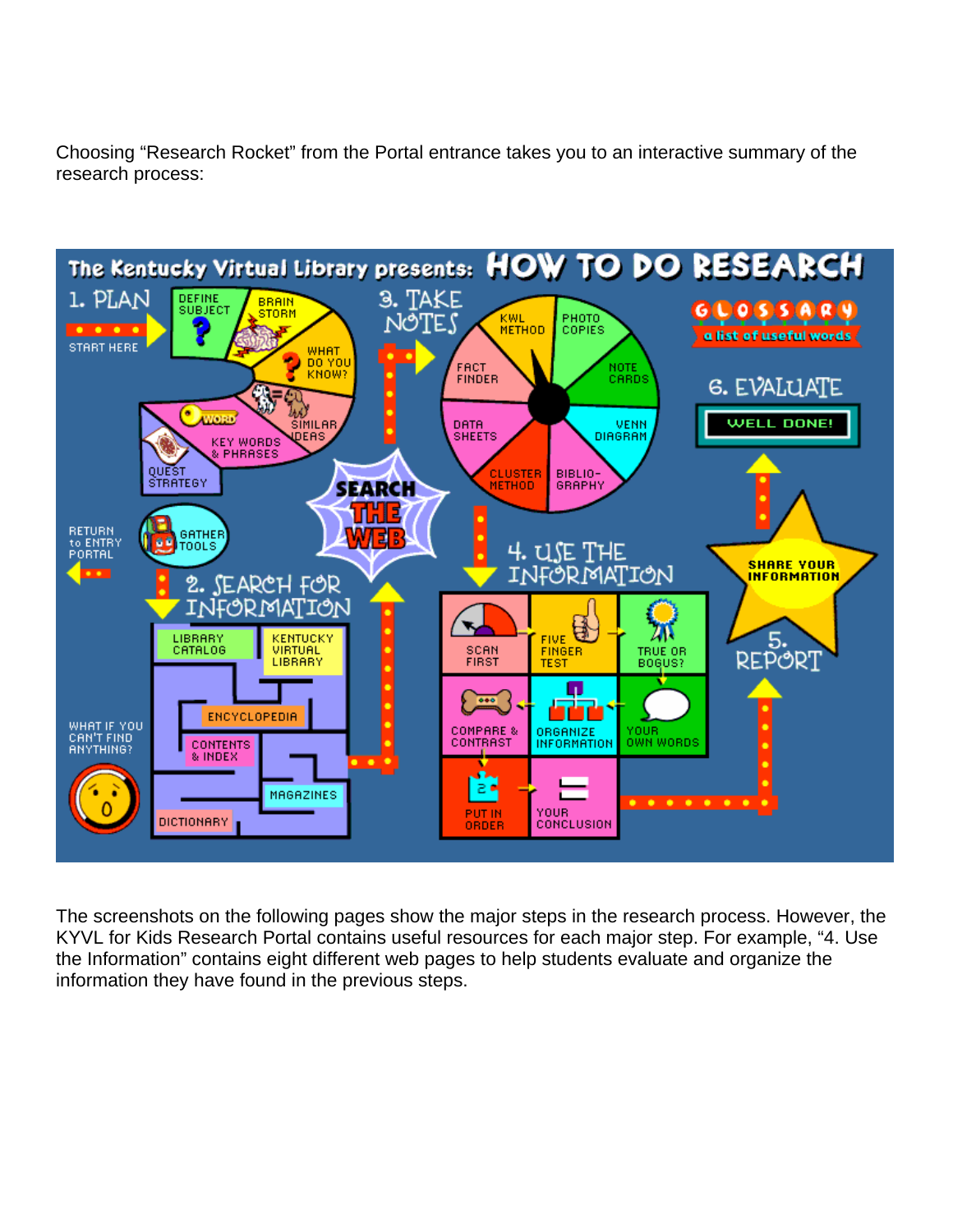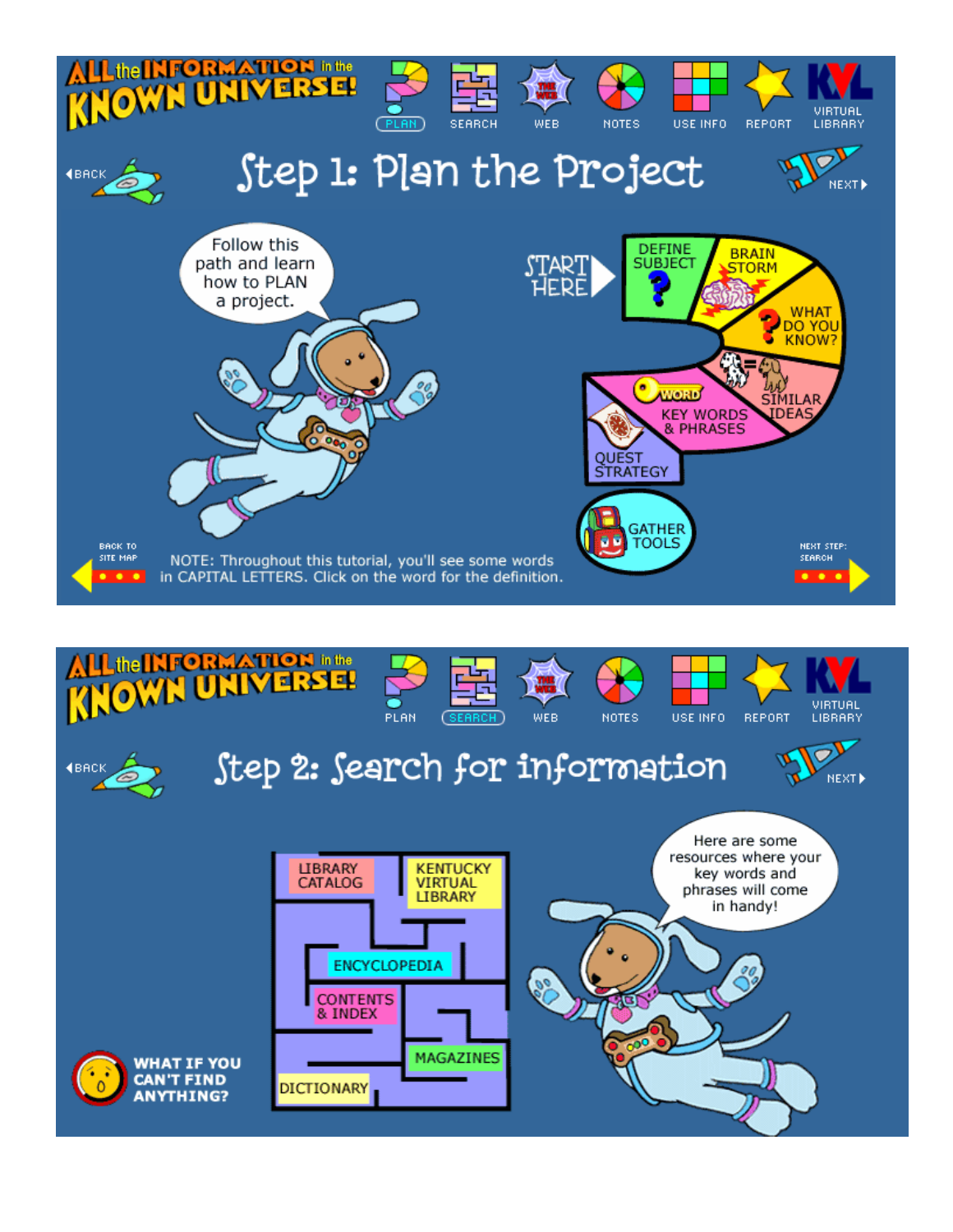

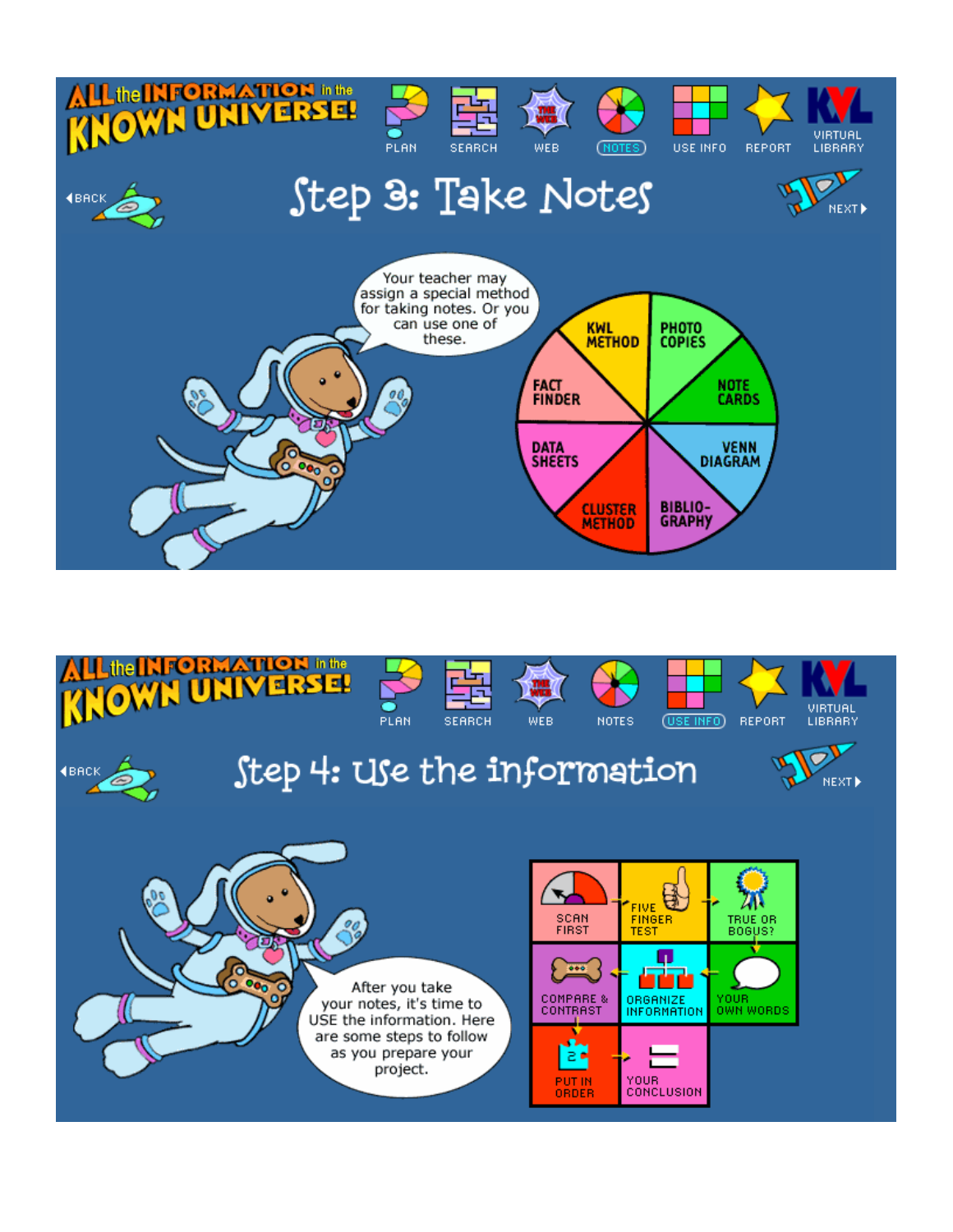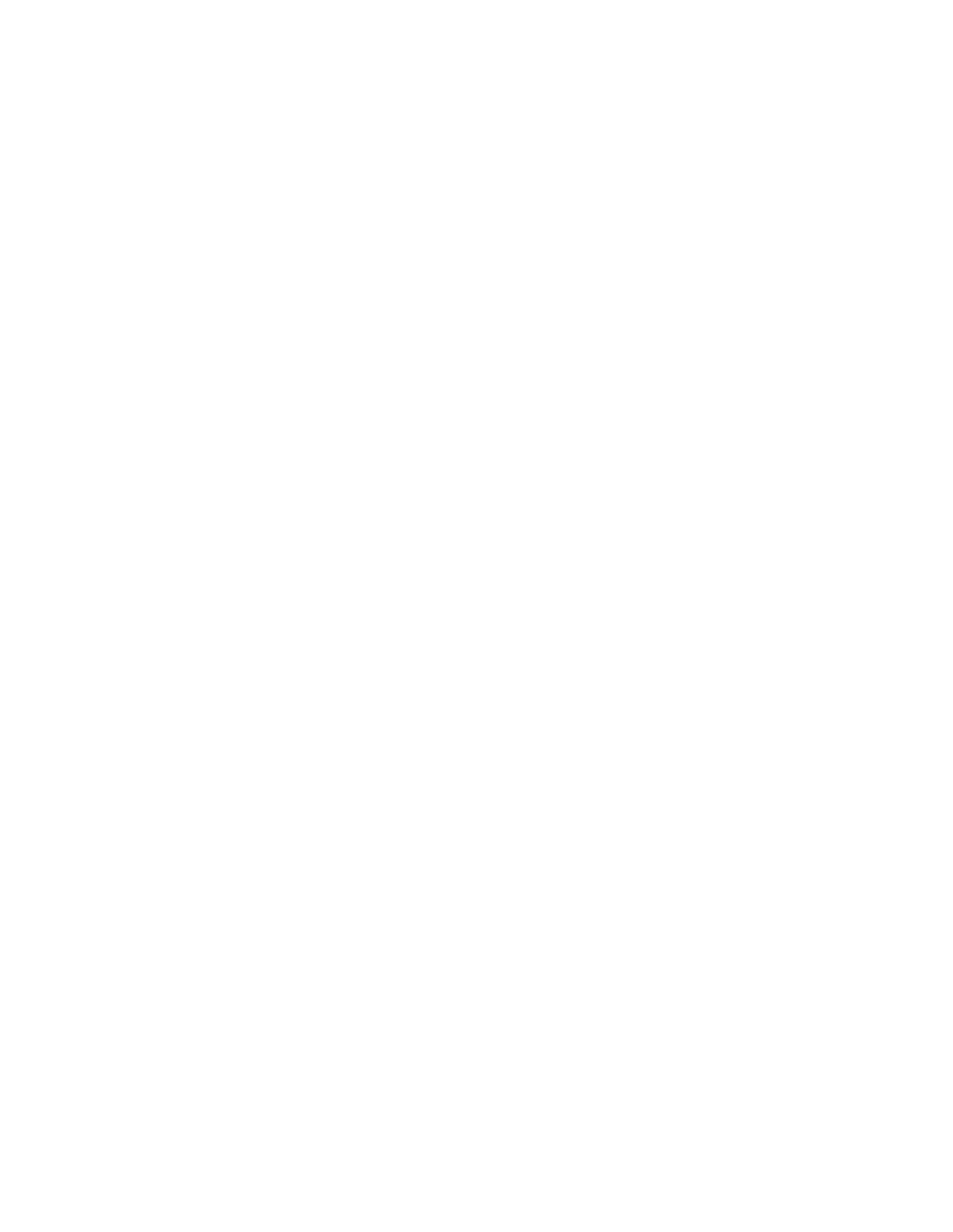# **The Teacher's Tool Box**

Also included in the Research Portal is a Tool Box with printable items for offline use.

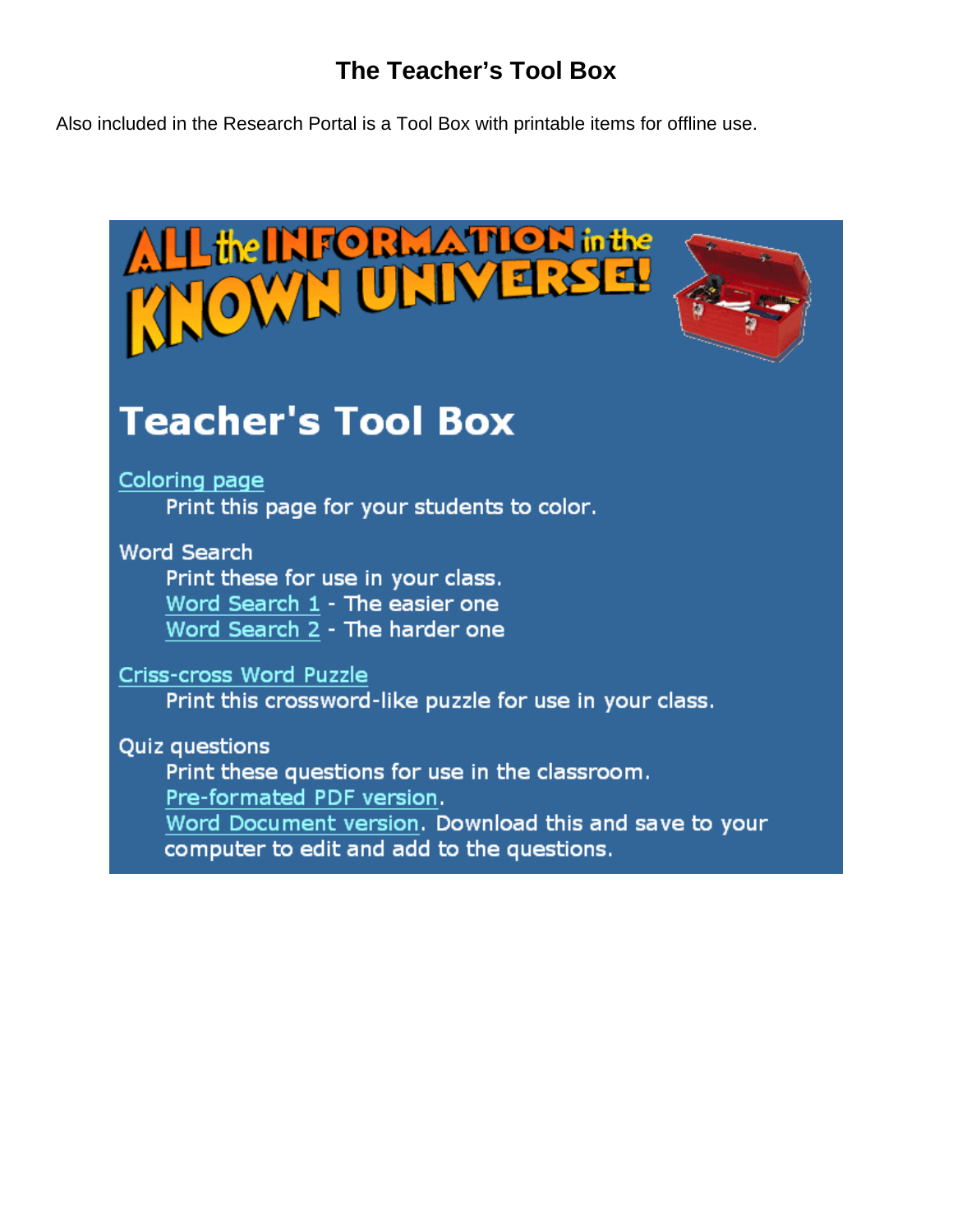# **Coloring Page and Tutorial Questions: Examples of the Resources in the Teacher's Toolbox**

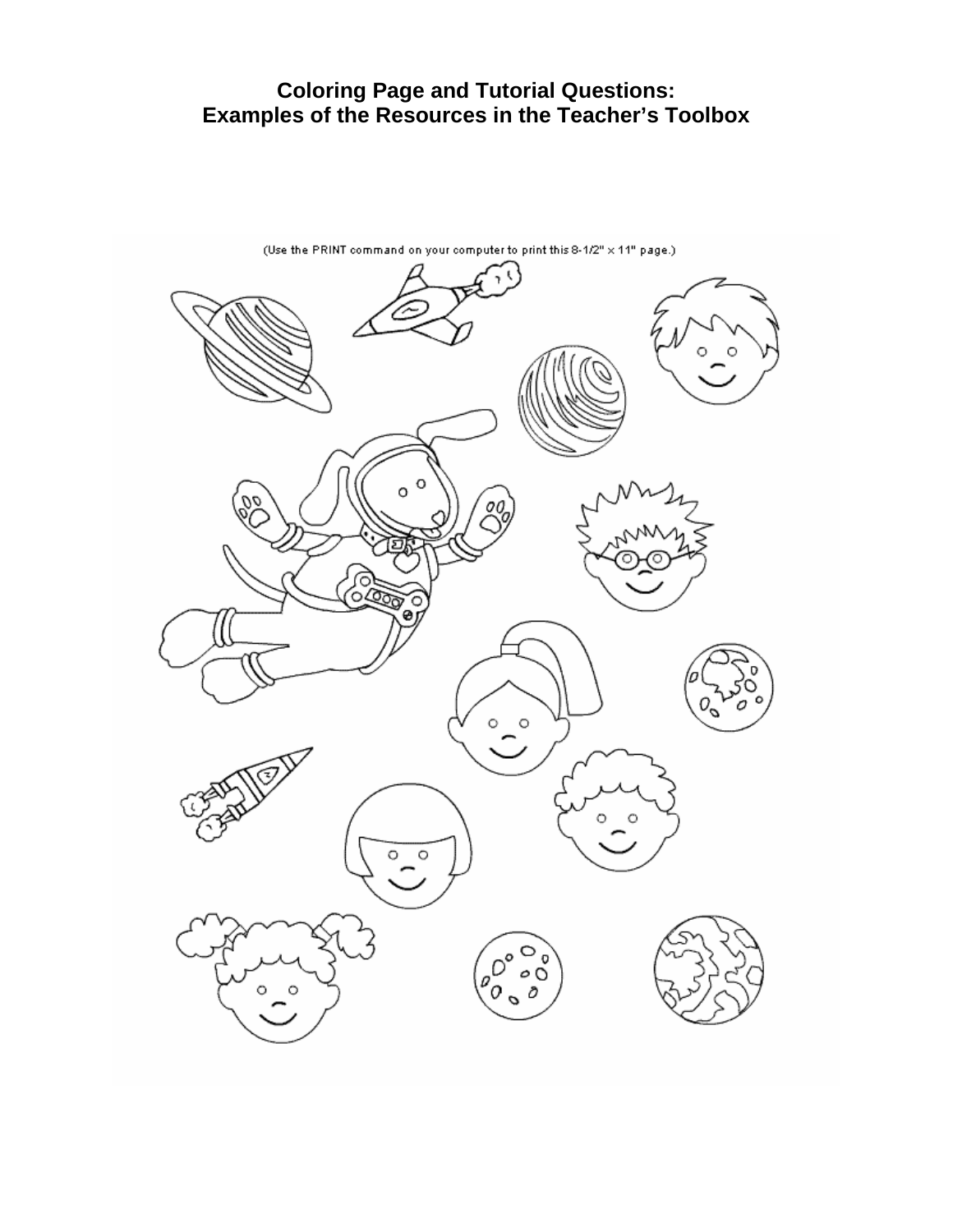# **1). What should you do before you read a page?**

- a. get into the bathtub
- b. turn the television set up louder
- c. scan the page
- d. find a bookmark

#### **2). What are you doing when you think of as many ideas as possible, without stopping to judge whether they're silly or not?**

- a. surfing
- b. brainstorming
- c. scanning
- d. researching

# **3). Which of the following items will NOT help you do research?**

- a. pen
- b. journal
- c. banana
- d. note cards

# **4). Who should you ask for help if you can't locate a magazine article?**

- a. school administrator
- b. salesclerk in a bookstore
- c. librarian
- d. the mayor

# **5). What is a Search Engine?**

- a. a train that looks for lost people
- b. a device for finding phone numbers
- c. a way to locate information on the internet
- d. a computer program that helps you find where you left your cell phone

# **6). What kind of animal was the first to go into outer space?**

- a. rattlesnake
- b. monkey
- c. bear
- d. dog

# **7). What should you do if you can't find information in the first place you look?**

- a. pull out your hair and run screaming from the room
- b. give up
- c. try another resource
- d. sue the library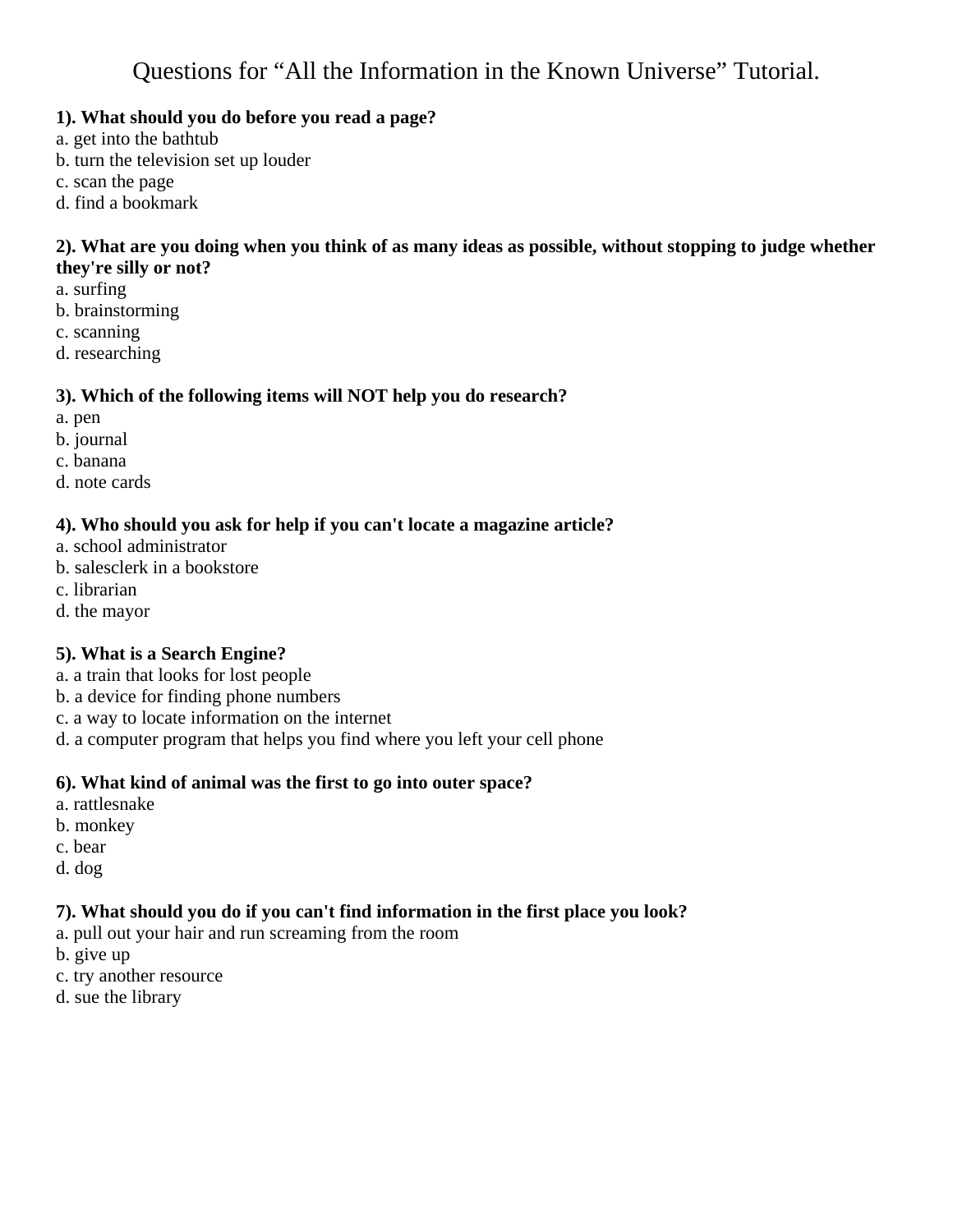#### **8). What is "searchasaurus"?**

- a. an extinct beast from the Pliocene era
- b. a place that makes great cheeseburgers
- c. a brand of sneakers
- d. an index for magazine, newspaper, encyclopedia articles and more

#### **9). What is Groliers?**

- a. a book about scientific discoveries
- b. an online encyclopedia
- c. a sports organization
- d. a department store

#### **10). What kind of words are best to help you search for information?**

- a. adjectives
- b. key words
- c. compound words
- d. passwords

#### **11). What is a Table of Contents?**

- a. a list in the front of a book showing chapters and page numbers
- b. a place to put knives, forks, spoons, plates and glasses while eating
- c. a multiplication chart in the math department
- d. a geological survey

# **12). What is the "Fabulous KWL Strategy"?**

- a. a very successful manuever in soccer
- b. a method for taking notes
- c. a rock band
- d. a compliment referring to someone's new hairstyle

#### **13). What is a Venn Diagram?**

- a. a way to see what your grade will be
- b. something your doctor uses to see if you are sick
- c. a way to compare and contrast information as you take notes
- d. an accounting method

#### **14). What is a Bibliography?**

- a. a list of books in the library
- b. a list of sources where you found information
- c. a person who loves books too much
- d. an index of magazine articles about the Bible